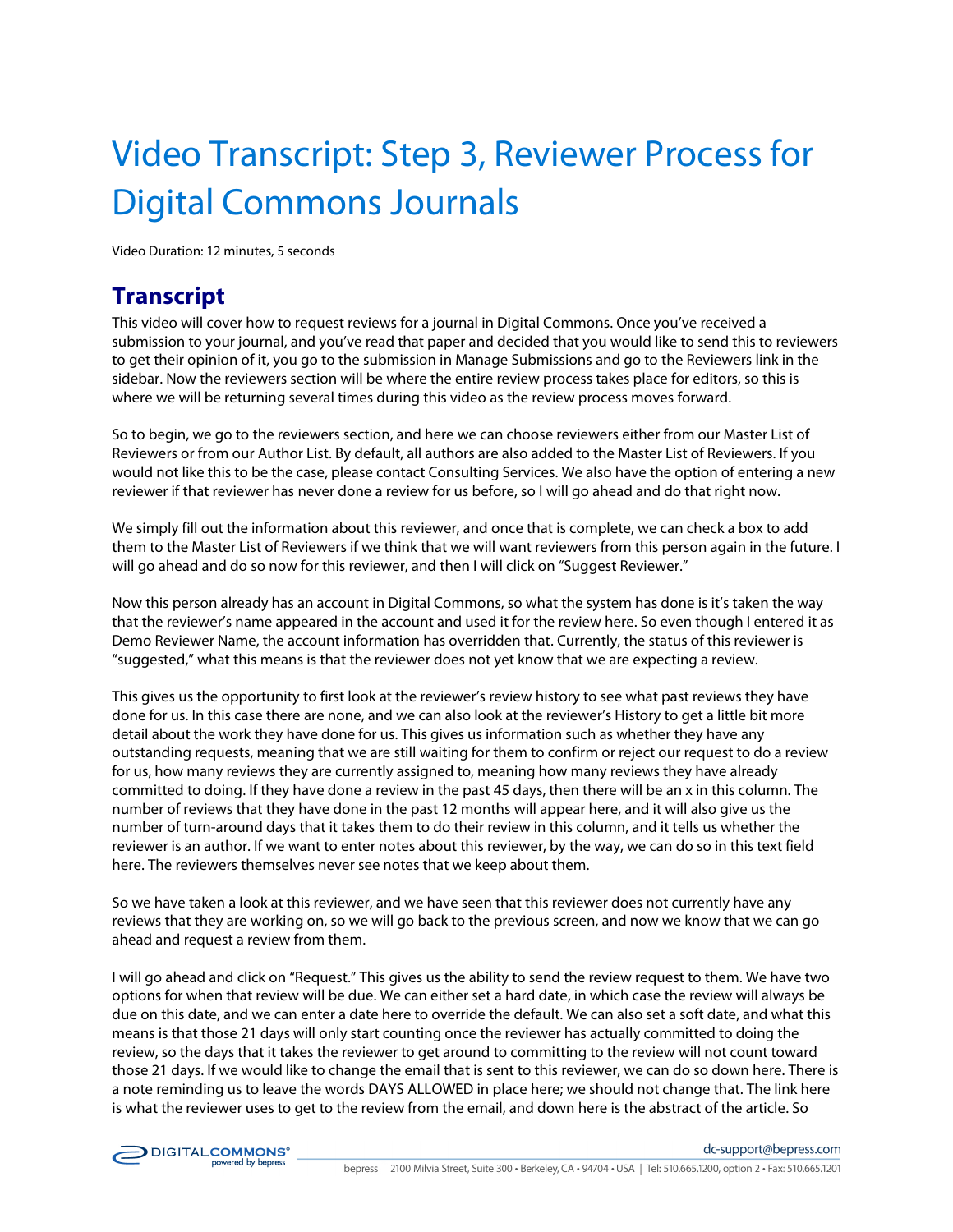## **Video Transcript: Step 3, Reviewer Process for Digital Commons Journals**

those three sections are the parts that we usually recommend that you do not change. Otherwise, you can change the text here, specifically for this reviewer.

Keep in mind that if you would like to change the default text, you should contact Consulting Services. For this email I will go ahead and send it as is, and now we have sent a review request to this reviewer.

We have a couple of options: we can send the request again; we can withdraw the request if we have changed our minds; or if the reviewer has contacted us outside the system to let us know if they can or cannot do the review, then we can commit for them or decline for them, if they don't want to or cannot at the moment log in to do that themselves.

But for now, I will go ahead and log out, and I will log in as the reviewer to complete the review process.

So the reviewer has received that email that we just sent that contains a link that will take them straight to the article. In this case we can also go to our My Account page, and as the reviewer, we will see a link to the paper on our My Account page as well.

So I will just follow this link on the My Account page, and it takes me to a screen where I can download the PDF, and it's up to you as the editor whether the reviewers should be allowed to download the PDF before they have committed to doing the review. If you would like us to change that setting, just let us know in Consulting Services.

And now, as the reviewer, we can say whether we will review the paper or not. In this case, I will review it, so I'll check that box. At this point, the editor receives an email letting him or her know that the reviewer is working on this review now.

The reviewer also receives Reviewer Guidelines, which is an email that's sent to the reviewer with some formatting information for how this paper should be prepared. If you have your own formatting requirements, then it's probably a good idea to take a look at the default wording of this email and possibly change it for your journal. If you would like to see what this email says by default, please contact Consulting Services.

So now, as the reviewer, I can either submit my review or let the editor know that I will not be able to complete the review. I can also email the editor if I have questions.

So I will go ahead, and I will submit this review. And here I can share my thoughts on the paper that I have read. I can either upload my report as a Word or RTF file, in which case it will be converted to a PDF. I also have the option of uploading the report as a PDF file. In both of these cases, the properties of that file will be stripped away so that, if the computer has saved information to the file saying that it was created on so-and-so's computer, that information is then removed from the file. And again, this is to preserve the reviewer's identity. We also have the option of submitting the report as plain text, which I will go ahead and do right now. The plain text reports are not converted into PDF.

Now we have the option of recommending a decision to the editor. These are recommendations that the reviewer makes for the next appropriate action on the editor's part; they do not in any way force the editors into taking any of these actions. So I'll go ahead, and I'll say that this article should be accepted.

Finally, the reviewer has the opportunity to upload a confidential Cover Letter that will only be seen by the editors. So once we have filled out all these sections, we will go ahead and submit our report.

And now, our job as the reviewer is over, and so I'll go ahead and log out.